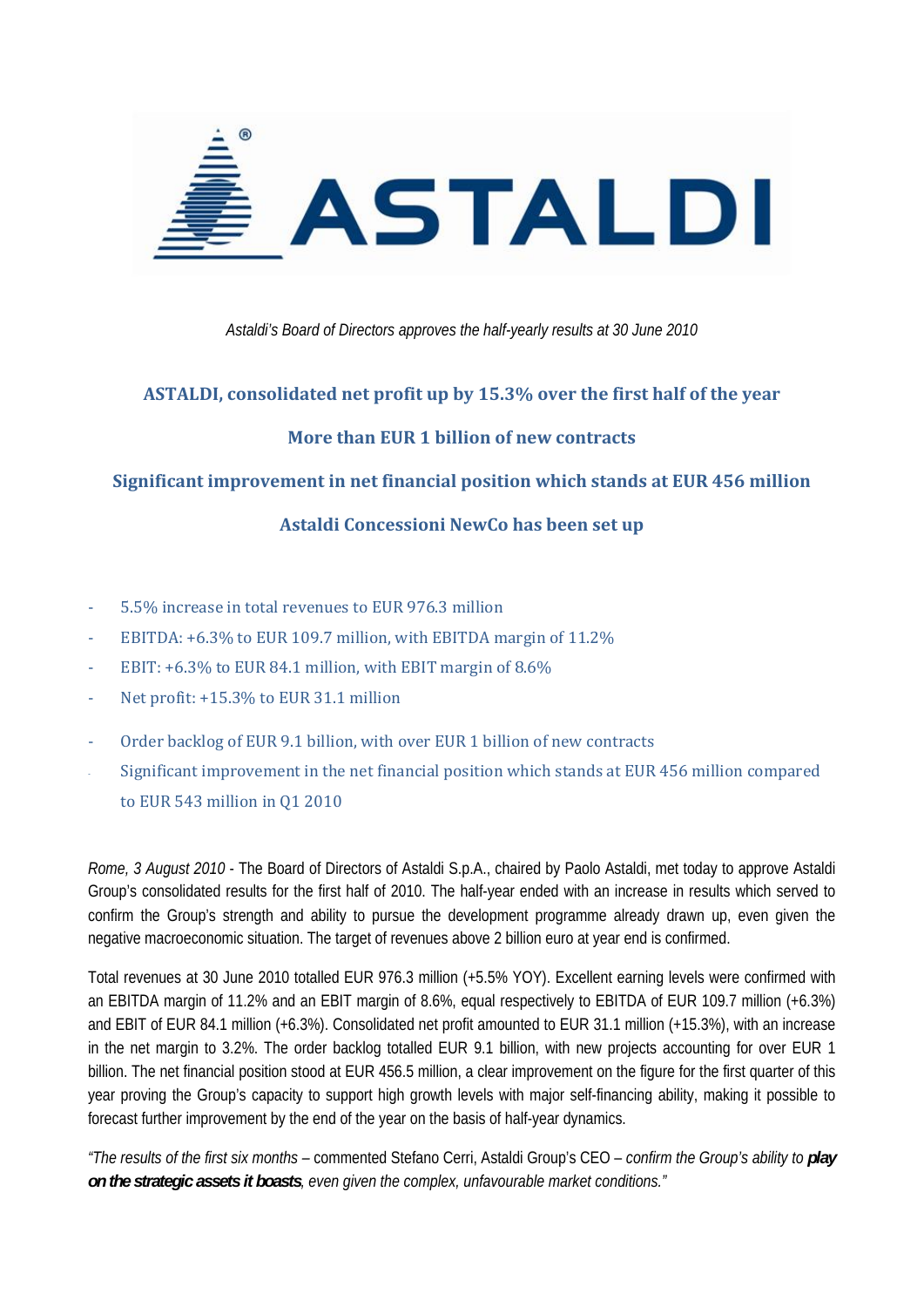### Consolidated economic results at 30 June 2010

**Total revenues increased to EUR 976.3 million (+5.5%**, EUR 925.1 million at 30 June 2009).

**Operating revenues totalled EUR 912.3 million (+2.9%**, EUR 886.3 million in June 2009) and saw a strengthening of foreign activities with a significant contribution made also by the domestic sector resulting into a suitable diversification of the risk profile of activities.

**Italy accounted for EUR 401 million of operating revenues** (EUR 433 million at 30 June 2009) and a partial slowdown in domestic activities was seen, mainly as a result of some projects (Police Officers' Academy in Florence ["Scuola Carabinieri"] and the new Hospital in Naples ["Ospedale del Mare"]) experiencing technical and procedural problems that are in the process of being resolved. As regards all the other projects, work progressed as planned and payments were made as per contractual terms and conditions. Specifically, positive progress was made on the Turin rail junction as well as on the underground lines under construction in Milan (Line 5) and Naples (Line 6). Work also went ahead as planned on the Rome underground (Line C) and the lots of the Jonica national road under construction (DG21).

**Foreign activities generated EUR 511 million of operating revenues** (EUR 453 million at 30 June 2009), to be linked to projects in progress in Turkey, Eastern Europe and Latin America. The contribution made by Latin America and Algeria remained unvaried, while there was a reduction in the Middle East's contribution as a result of some projects being completed during the first six months, while the start-up of production activities is pending with regard to more recently secured projects (Jubail Project).

**Transport infrastructures confirmed its key role for the Group's activities**, accounting for **79.1% of operating revenues**, equal to EUR 721 million (EUR 697 million at 30 June 2009), also as a result of the speeding up of work on the Istanbul underground in Turkey and the good performance of the two lots of the Jonica national road under construction in Italy. **Energy production plants accounted for EUR 148 million** of the half-year's production (EUR 62 million at 30 June 2009), as a result of projects in progress in Latin America entering the operational phase. **Civil and industrial construction accounted for EUR 43 million of operating revenues** (EUR 127 million at 30 June 2009) and was affected by the slowdown in activities already mentioned in relation to the Police Officers' Academy in Florence and the new hospital in Naples. Moreover, it must also be noted that the first six months saw the start-up of works to construct four hospitals in Tuscany in project finance. The start-up ceremony of the hospital in Prato was held on 27 June 2010, and subsequently led to the start of civil works for this hospital, in addition to the works already performed in relation to the other hospitals included in the project (Pistoia, Lucca, Massa). Lastly, it should be remembered that income generated from management of the new Hospital in Mestre does still not feature among operating revenues; the accounting standards adopted do not allow the contribution to be visible among the revenues structure and margins.

**The cost structure reflected the growth in activities as well as the increasing focus of production** on foreign and general contracting projects where the use of outsourcing and joint ventures for contract management is more common. **The cost of production amounted to EUR 732 million** (+5.3%, EUR 695.3 million at 30 June 2009) with a 75.4% incidence on total revenues. **Personnel costs totalled EUR 121.6 million** (+2.1%, EUR 119.1 million at 30 June 2009) with a 12.5% incidence.

**Excellent earning levels were confirmed** thanks to the high quality of the order backlog which has been a reality for some years now. The **EBITDA margin stood at 11.2%** with **EBITDA of EUR 109.7 million** (+6.3%, EUR 103.2 million at 30 June 2009) while **EBIT totalled EUR 84.1 million** (+6.3%, EUR 79.1 million at 30 June 2009) with an **EBIT margin of 8.6%**.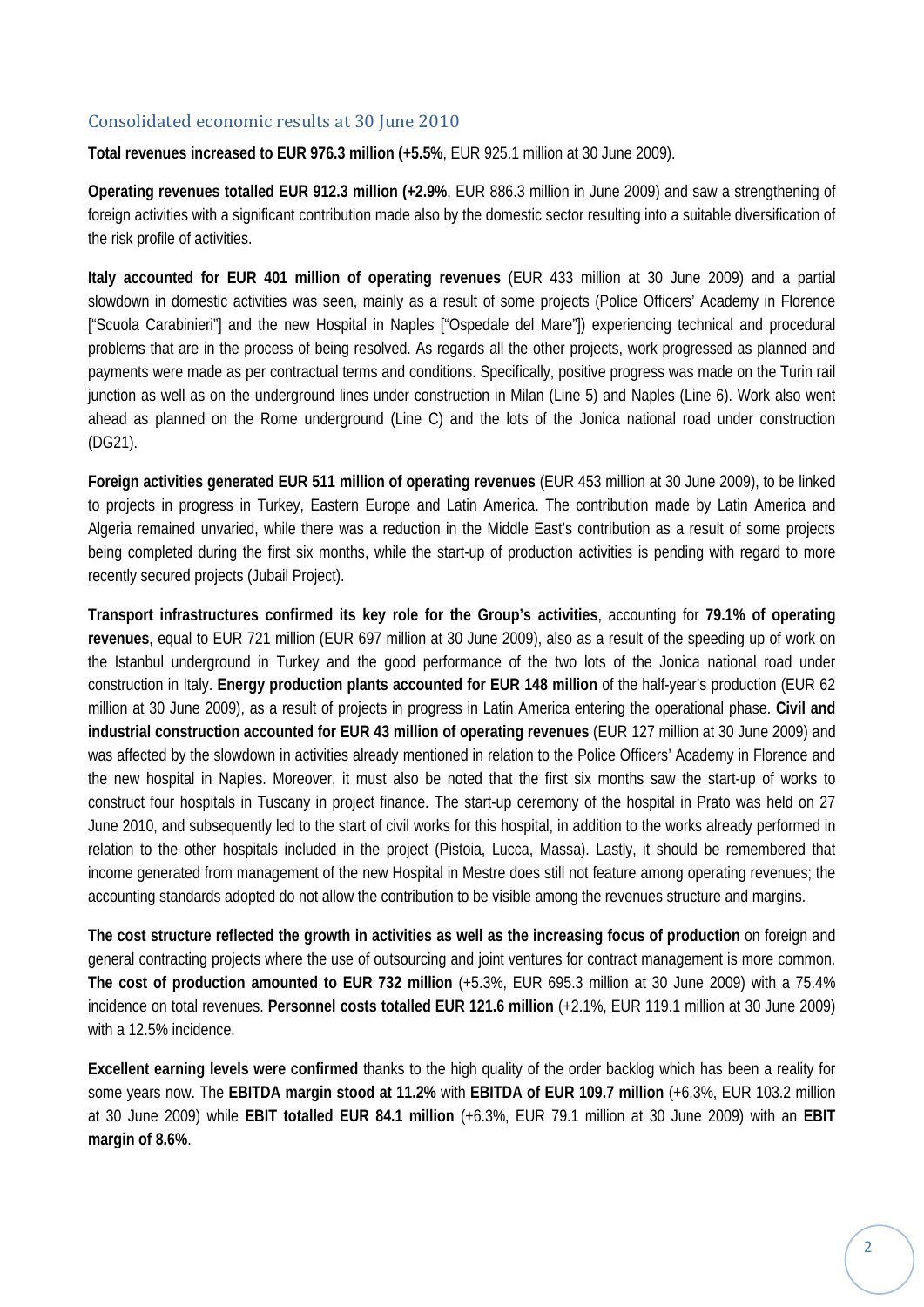**Net financial charges amounted to EUR 35.4 million** (+2.7%, EUR 34.5 million at 30 June 2009), with a year-on-year difference that is to be attributed to the scale of production volumes and increasing focus of the order backlog on projects with a higher technological and financial content.

**Pre-tax profit totalled EUR 50.1 million** (+12.8%, EUR 44.4 million at 30 June 2009). **Net profit totalled EUR 31.1 million (+15.3%**, EUR 27 million at 30 June 2009) excluding taxes estimated at EUR 18.7 million**. The net margin increased to 3.2%**, with a tax rate of 37.4%.

### Consolidated equity and financial results at 30 June 2009

The Group's equity and financial structure reflected consolidation of the Group's role in Italy and abroad, as well as the guaranteed support for production.

**Net fixed assets totalled EUR 446.4 million** (EUR 449.6 million at 31 December 2009) which basically reflects the balance achieved by the Group which provides for hedging of investments in technical resources through self-financing generated by amortisation and depreciation. The value of technical investments is in line with forecasts made during business planning.

**Working capital amounted to EUR 461.7 million** (EUR 403.7 million at 31 December 2009), seeing an increase of EUR 58 million during the six months. This meant an extremely positive result on the whole which confirmed that the **management has succeeded in adopting a virtuous model** that it is felt will benefit the Group's equity and financial situation also at year-end and for future years. The model is based on suitable curbing of invested capital as well as on optimal cash flow management. Indeed, the cash flow recorded during the second quarter, equal to approximately EUR 90 million, generated a considerable reduction in net financial debt. The positive result can be attributed to the curbing of invested capital on the one hand, even given the current expansion being undertaken by the Group, and to the achievement of contractual milestones which generated major payment collection on the other. This improvement in the equity structure is forecast to continue during the third and fourth quarters, leading to a further improvement in net financial debt by the end of the year.

**Net invested capital amounted to EUR 873.8 million** (EUR 819.8 million at 31 December 2009). Considering the levels of production reached during the first half of the year, the results are positive given that the Italian system does not envisage contractual advances for projects in progress. The Group's continues to operate by using operating leverage while maintaining a balanced financial structure.

**Equity increased to EUR 413 million** (EUR 393.4 million at 31 December 2009) due to the trend of the half-year's results and suspended economic items in the equity reserves, in compliance with IAS standards.

**The net financial position stood at EUR (456.5) million at 30 June 2010** and showed a marked improvement compared to the figure of EUR (543) million at 31 March 2010. Said figure benefited during the second quarter from a virtuous contract cash flow trend which the management succeeded in obtaining and which is aimed at ensuring financial balance in the cycles regarding sources and investments. The result is even more noteworthy if we consider that investments in the project finance sector continued during the half-year in question, as forecast in the Group's development plan. Moreover, the debt structure is focused on the medium/long-term, with the first important repayment scheduled for 2013.

The debt/equity ratio stood at 1.1. The corporate debt/equity ratio (which excludes the share of debt related to concession/project finance activities insofar as without recourse or self-liquidating) was less than 1.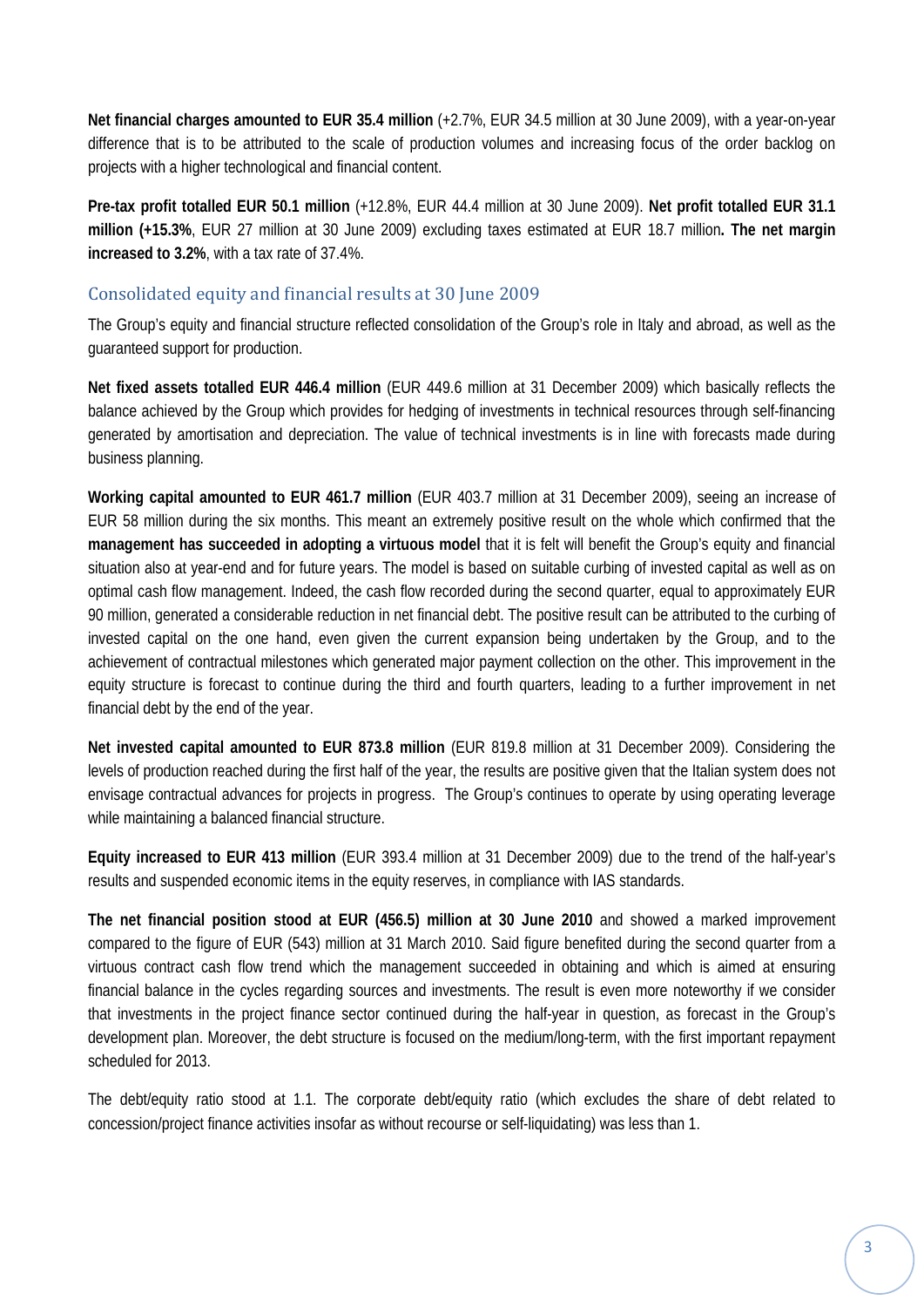| €/000                                | 30/06/10   | 31/12/09   | 30/06/09   |
|--------------------------------------|------------|------------|------------|
| Cash and cash equivalents            | 328,229    | 448,312    | 264,124    |
| Financial receivables                | 41,347     | 24,461     | 29,624     |
| Current financial debt               | (290, 931) | (365, 983) | (285, 151) |
| Net current financial debt           | 78,645     | 106,790    | 8,597      |
| Non-current financial debt           | (594, 564) | (576, 400) | (504, 985) |
| Net financial debt                   | (515, 919) | (469, 610) | (496, 388) |
| Receivables arising from concessions | 55,064     | 43,046     | 36,217     |
| <b>Total financial debt</b>          | (460, 855) | (426, 564) | (460, 171) |
| Treasury shares on hand              | 4.383      | 5,172      | 5,197      |
| Total net financial position         | (456, 472) | (421, 392) | (454, 974) |

### Order backlog at 30 June 2010

The **order backlog amounted to EUR 9.1 billion**, **EUR 5.1 billion of which refers to Italy (56% of the total backlog)**  and **EUR 4 billion to foreign projects (44%)**, mainly in Latin America and the rest of Europe (Romania, Poland). The order backlog's overall structure is in keeping with the Group's commercial development policies which aim at a balanced geographic diversification of activities in the various areas where the Group operates.

Said total **included more than EUR 1 billion of backlog increases** related to projects in progress as well as newly secured domestic and foreign contracts. Specifically, as regards foreign activities, mention must be made of the contract worth USD 80 million for the Jubail Export Refinery Project in Saudi Arabia which was secured in June. As regards Italy, the order backlog includes Astaldi's stake in the following:

- ‐ **extension of the concession to construct and manage Line 5 of the Milan underground** (an extra 7 kilometres of new line and 10 new stations (along the Stazione Garibaldi/Repubblica-Stadio San Siro stretch), which for Astaldi means the inclusion of EUR 446 million among the backlog in relation to construction activities and EUR 276 million in relation to concession activities;
- ‐ approval of the remaining share of funding for the **T3 section (San Giovanni Colosseo) of Line C of the Rome underground** (total investment of EUR 792 million) which for Astaldi means the inclusion of an additional EUR 100 million among the backlog.

The **construction order backlog amounted to EUR 6.4 billion** (70% of the total), EUR 3 billion of which referred to the domestic sector and EUR 3.4 billion to foreign activities. Transport infrastructures still remain the key sector for the Group's operations (62%), followed by civil and industrial construction (5%) and energy production plants (3%).

**The concessions order backlog amounted to EUR 2.7 billion**, EUR 2.1 billion of which refers to Italy (urban transport infrastructures, car parks, healthcare construction) and EUR 600 million to foreign projects in Chile and Honduras (water and energy). The figures refer to the present value of future revenues for the individual projects, calculated by taking the average duration of management phases to be 30 years.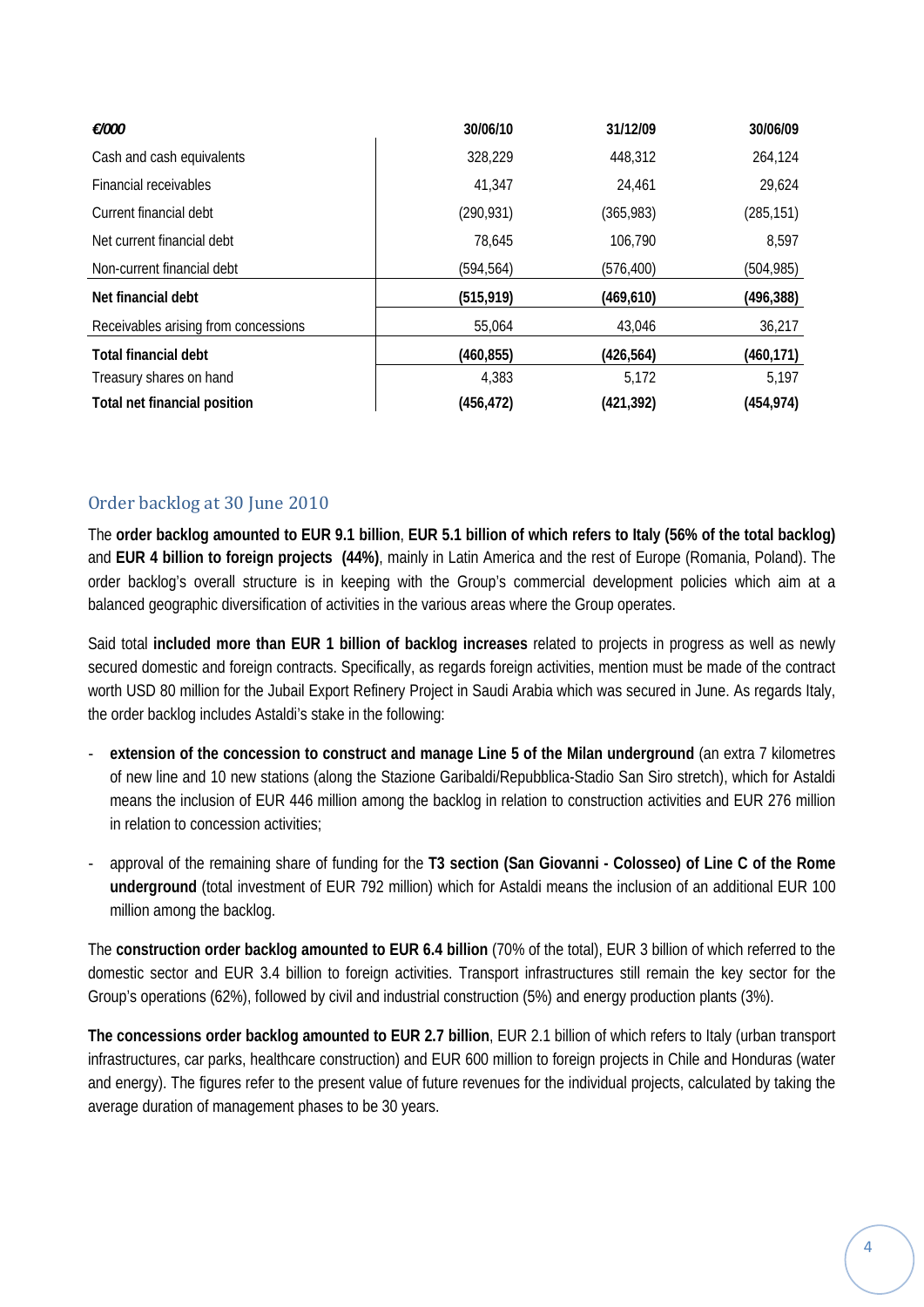| Order backlog by geographical<br>area (€/000,000) | At 01/01/2010  | <b>Increases</b> | Decreases for<br>production | At 30/06/2010 |
|---------------------------------------------------|----------------|------------------|-----------------------------|---------------|
| Italy                                             | 4,647          | 875              | (401)                       | 5,121         |
| Abroad                                            | 4,384          | 130              | (511)                       | 4,003         |
| Europe                                            | 1,667          | 8                | (215)                       | 1,460         |
| America                                           | 2,124          | 44               | (231)                       | 1,937         |
| Africa                                            | 591            | 23               | (64)                        | 550           |
| Asia                                              | $\overline{2}$ | 55               | (1)                         | 56            |
| <b>TOTAL Order backlog</b>                        | 9,031          | 1,005            | (912)                       | 9,124         |

| Order backlog by sector<br>(€/000,000)          | At 01/01/2010 | <b>Increases</b> | Decreases for<br>production | At 30/06/2010 |
|-------------------------------------------------|---------------|------------------|-----------------------------|---------------|
| Transport infrastructures, of which:            | 5,724         | 666              | (721)                       | 5,669         |
| Railways and undergrounds                       | 4,095         | 552              | (535)                       | 4,112         |
| Roads and motorways                             | 1,491         | 115              | (166)                       | 1,440         |
| Airports and ports                              | 138           | 0                | (20)                        | 118           |
| Hydraulic works and energy<br>production plants | 416           | $\mathbf 0$      | (148)                       | 268           |
| Civil and industrial construction               | 422           | 63               | (43)                        | 442           |
| Concessions                                     | 2.469         | 276              | $\theta$                    | 2,745         |
| <b>TOTAL Order backlog</b>                      | 9,031         | 1,005            | (912)                       | 9,124         |

#### Subsequent events

For the concessions sector, with regard to the project aimed at promoting – through the separation of concession activities from traditional construction work – the development of activities under concession, this is to inform that the new company "Astaldi Concessioni" has been founded. All concession activities will be gradually transferred to the new company at book value.

In this initial phase, the following contracts have already been transferred: all car parks ("Corso Stati Uniti" in Turin; "Porta Palazzo" in Turin; "Piazza VIII Agosto" in Bologna; "Riva Reno" in Bologna; "Piazza della Cittadella" in Verona) and the participations in the Inversiones Assimco Limitada (Chacayes hydroelectric project, in Chile) and in Aguas de San Pedro S.A. de C.V.

Details of the operation will be disclosed to the financial community during presentation of the 2010-2014 Business Plan. The new Business Plan will be submitted for approval by the Board of Directors on 22 September 2010 and subsequently presented to the market on 23 September 2010.

*Listed in the STAR segment of the Italian stock exchange, Astaldi Group has been active for more than 80 years, in Italy and abroad in designing and constructing large-scale civil engineering works, mainly operating in the following areas of activity:*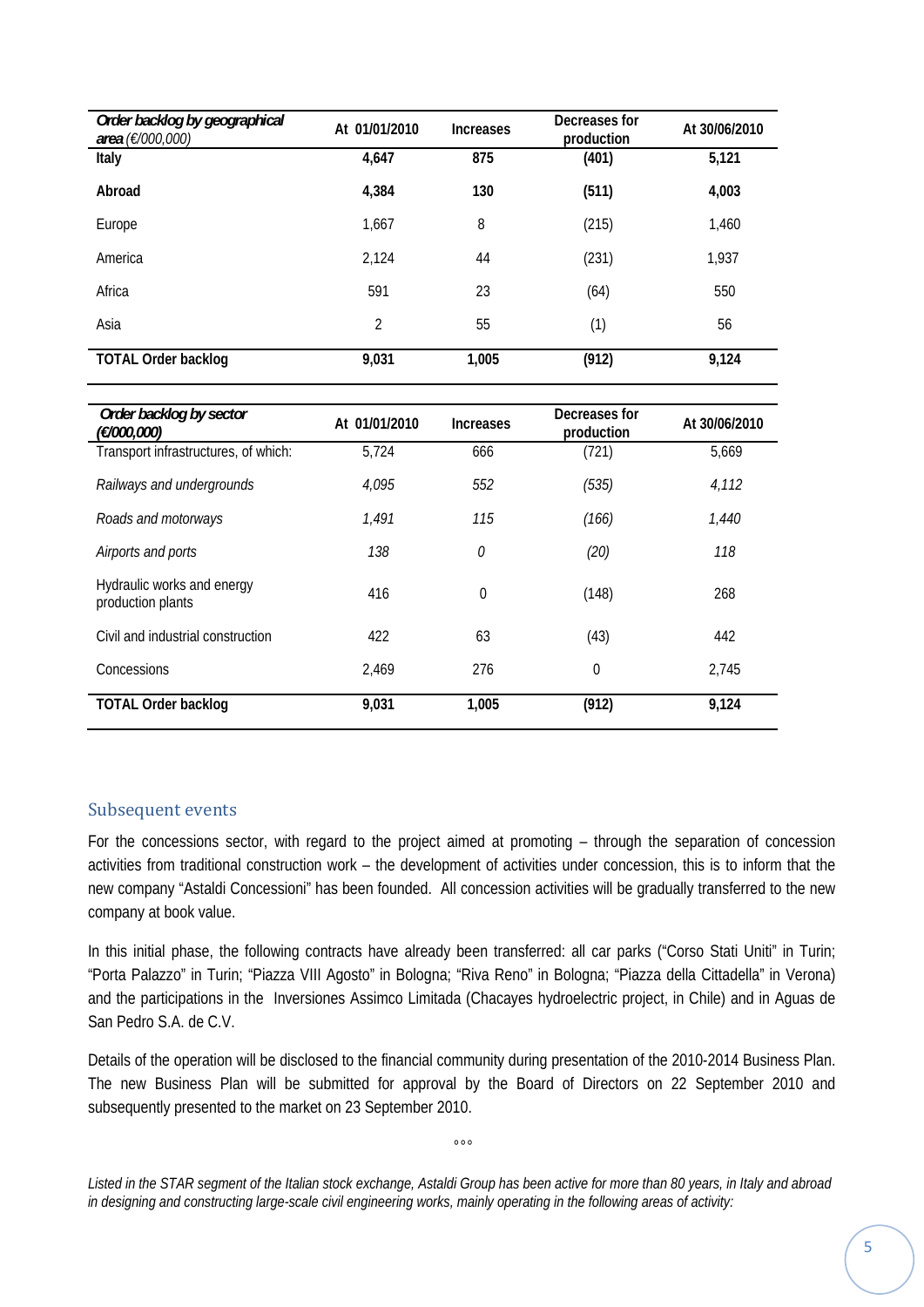• *transport infrastructures (railways, undergrounds, roads, motorways, ports, and airports);* 

• *hydraulic works and energy production plants (dams, hydroelectric plants, waterworks, oil pipelines, gas pipelines and treatment plants);* 

• *civil and industrial construction (hospitals, universities, airports, law courts, building works related to electricity and nuclear power stations, car parks);* 

• *management under concession of works such as car parks, healthcare facilities, urban transport infrastructures, water plants The Group currently operates as a General Contractor capable of promoting financial aspects and coordinating all resources and skills for the optimal development and management of complex and high-value public works.* 

**For more information:** 

**Astaldi S.p.A. PMS Corporate Communications**  Tel. 06/41766389 Tel. 06/48905000 *Alessandra Onorati Giancarlo Frè Torelli*  Head of External Communications and Investor Relations a.onorati@astaldi.com -- www.astaldi.it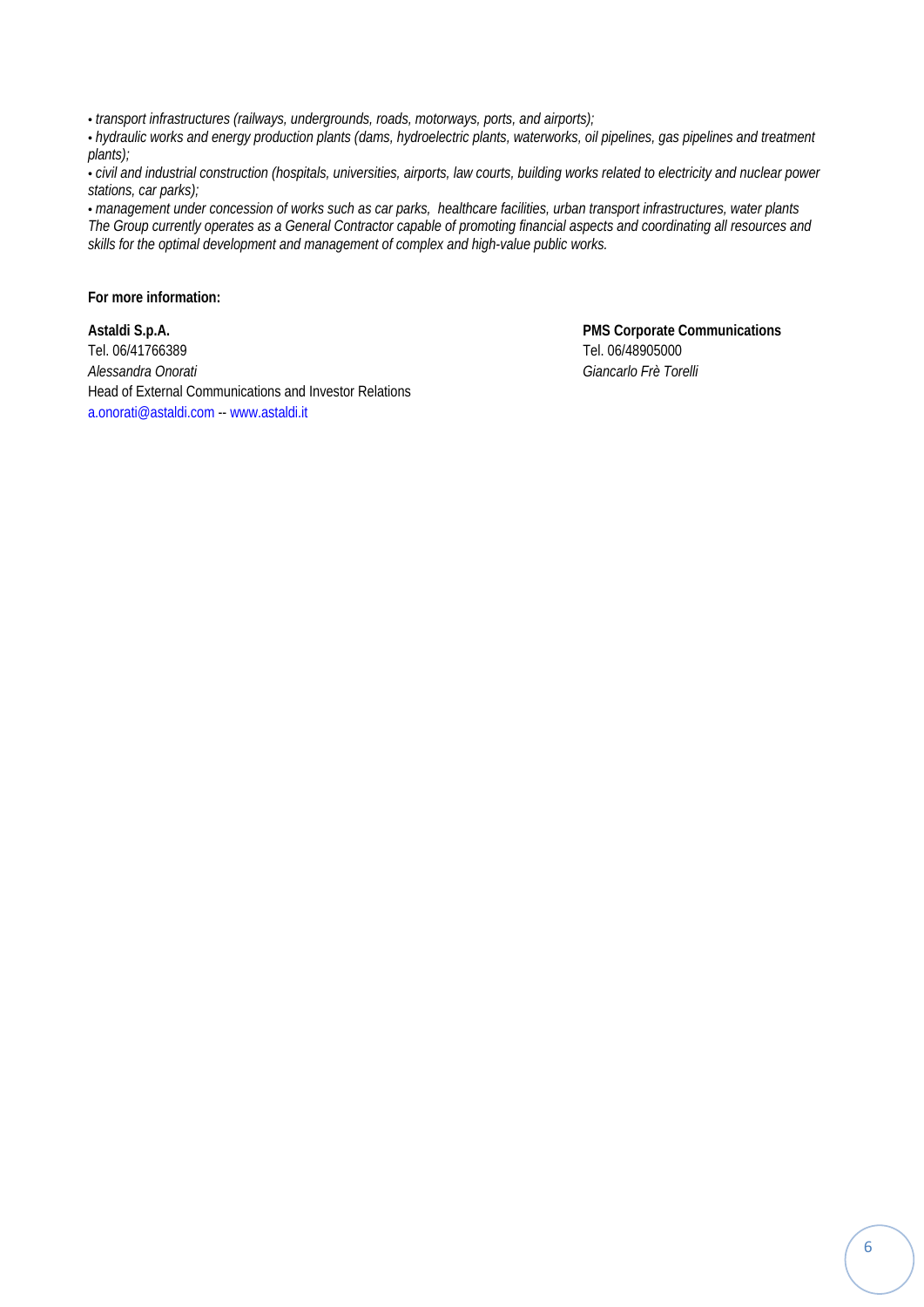# **Reclassified accounts**

### **Consolidated reclassified income statement**

| $\not\in 000$                                                     | 30/06/10   |            | 30/06/09   |            |
|-------------------------------------------------------------------|------------|------------|------------|------------|
|                                                                   | June       | $\%$       | June       | $\%$       |
| Revenues                                                          | 912,268    | 93.4%      | 886,336    | 95.8%      |
| Other operating revenues                                          | 64,006     | 6.6%       | 38,723     | 4.2%       |
| <b>Total revenues</b>                                             | 976,275    | 100.0%     | 925,059    | 100.0%     |
| Cost of production                                                | (732, 033) | $(75.0\%)$ | (695, 307) | $(75.2\%)$ |
| <b>Added value</b>                                                | 244,241    | 25.0%      | 229,752    | 24.8%      |
| Personnel costs                                                   | (121, 569) | $(12.5\%)$ | (119,087)  | $(12.9\%)$ |
| Other operating costs                                             | (12, 926)  | $(1.3\%)$  | (7, 469)   | $(0.8\%)$  |
| <b>EBITDA</b>                                                     | 109,747    | 11.2%      | 103,196    | 11.2%      |
| Amortisation                                                      | (25, 874)  | $(2.7\%)$  | (21,310)   | (2.3%)     |
| Provisions                                                        | (265)      | 0.0%       | (1,221)    | $(0.1\%)$  |
| Write-downs                                                       |            | 0.0%       | (2,000)    | $(0.2\%)$  |
| (Capitalisation of internal costs)                                | 465        | 0.0%       | 407        | $0.0\%$    |
| <b>EBIT</b>                                                       | 84,073     | 8.6%       | 79,072     | 8.5%       |
| Net financial charges and income                                  | (35, 438)  | $(3.6\%)$  | (34, 495)  | (3.7%)     |
| Effects of valuation of equity investments using<br>equity method | 1,457      | 0.1%       | (169)      | 0.0%       |
| Pre-tax profit (loss)                                             | 50,091     | 5.1%       | 44,407     | 4.8%       |
| Taxes                                                             | (18, 739)  | $(1.9\%)$  | (16, 782)  | $(1.8\%)$  |
| Profit (loss) for the period                                      | 31,352     | 3.2%       | 27,625     | 3.0%       |
| Minority profit (loss)                                            | (197)      | $(0.0\%)$  | (605)      | $(0.1\%)$  |
| Group net profit                                                  | 31,155     | 3.2%       | 27,020     | 2.9%       |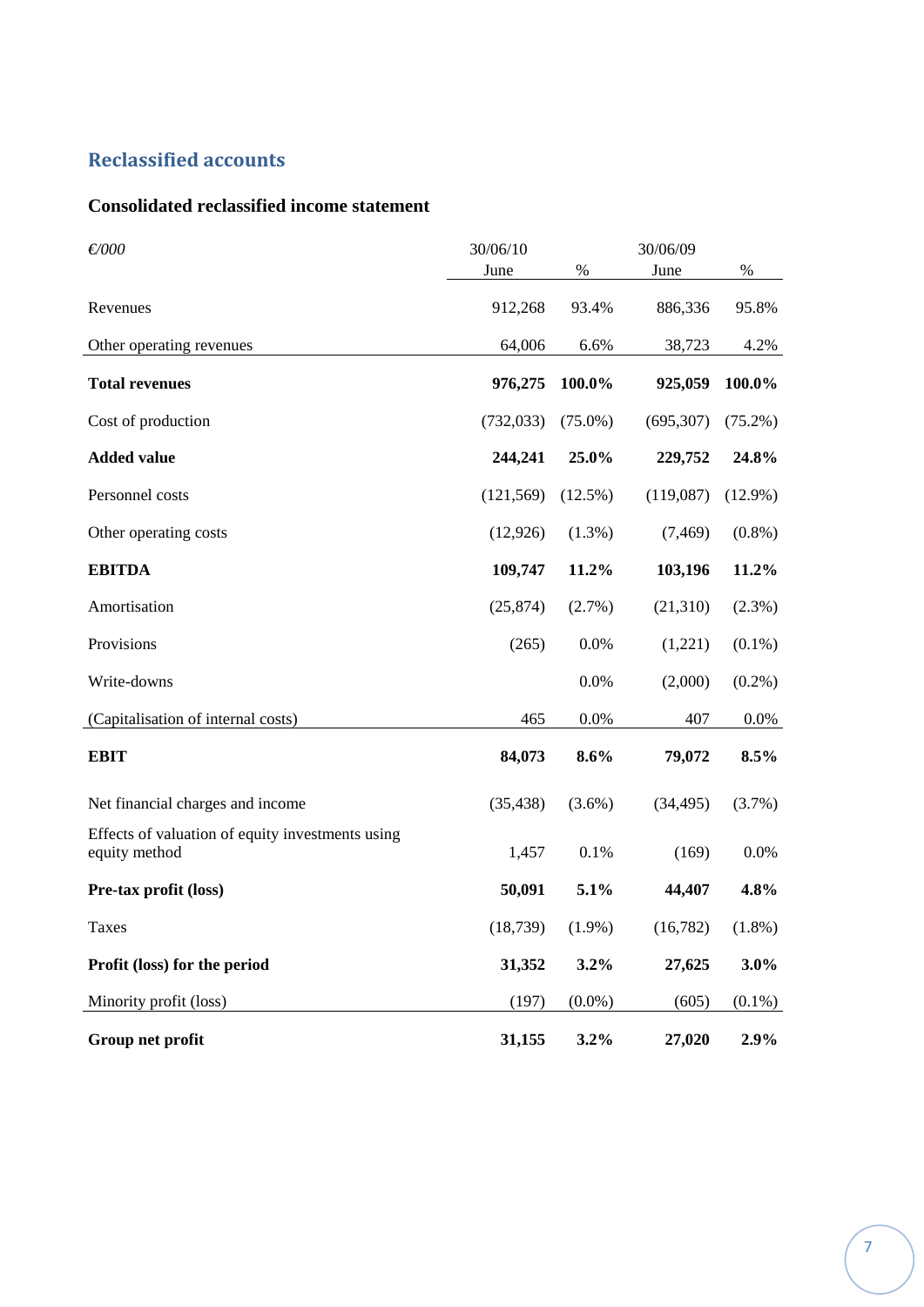# **Consolidated reclassified balance sheet**

| $\bigoplus$ 000                              | 30 June 2010 | 31 December 2009 |
|----------------------------------------------|--------------|------------------|
| Intangible fixed assets                      | 4,075        | 3,966            |
| Tangible fixed assets                        | 313,242      | 319,959          |
| Equity investments                           | 97,622       | 93,397           |
| Other net fixed assets                       | 31,428       | 32,297           |
| <b>TOTAL fixed assets (A)</b>                | 446,367      | 449,618          |
| Inventories                                  | 83,440       | 90,316           |
| Contracts in progress                        | 816,094      | 648,626          |
| Trade receivables                            | 33,090       | 27,541           |
| Accounts receivables                         | 587,954      | 683,536          |
| Other assets                                 | 177,949      | 157,581          |
| Tax receivables                              | 106,916      | 78,391           |
| Advances from customers                      | (380, 458)   | (382, 905)       |
| Subtotal                                     | 1,424,985    | 1,303,086        |
| Trade payables                               | (126, 957)   | (90,034)         |
| Due to suppliers                             | (549, 842)   | (543, 639)       |
| Other liabilities                            | (286, 483)   | (265,716)        |
| Subtotal                                     | (963, 283)   | (899, 389)       |
| Working capital (B)                          | 461,703      | 403,697          |
| Employee benefits                            | (9,185)      | (9, 555)         |
| Provisions for non-current risks and charges | (25,042)     | (23,809)         |
| Total provisions (C)                         | (34, 227)    | (33,364)         |
| Net invested capital (D) = $(A) + (B) + (C)$ | 873,843      | 819,952          |
| Cash and cash equivalents                    | 324,238      | 444,138          |
| Current financial receivables                | 20,986       | 22,043           |
| Non-current financial receivables            | 20,362       | 2,418            |
| Securities                                   | 3,991        | 4,175            |
| <b>Current financial liabilities</b>         | (290, 931)   | (365,983)        |
| Non-current financial liabilities            | (594, 564)   | (576, 400)       |
| Net financial payables/receivables (E)       | (515, 919)   | (469, 610)       |
| Receivables arising from concessions         | 55,064       | 43,046           |
| Total financial payables/receivables (F)     | (460, 855)   | (426, 564)       |
| Group equity                                 | (392, 336)   | (375, 122)       |
| Minority equity                              | (20, 652)    | (18,265)         |
| Equity ( G ) = ( D ) - ( F )                 | 412,988      | 393,387          |